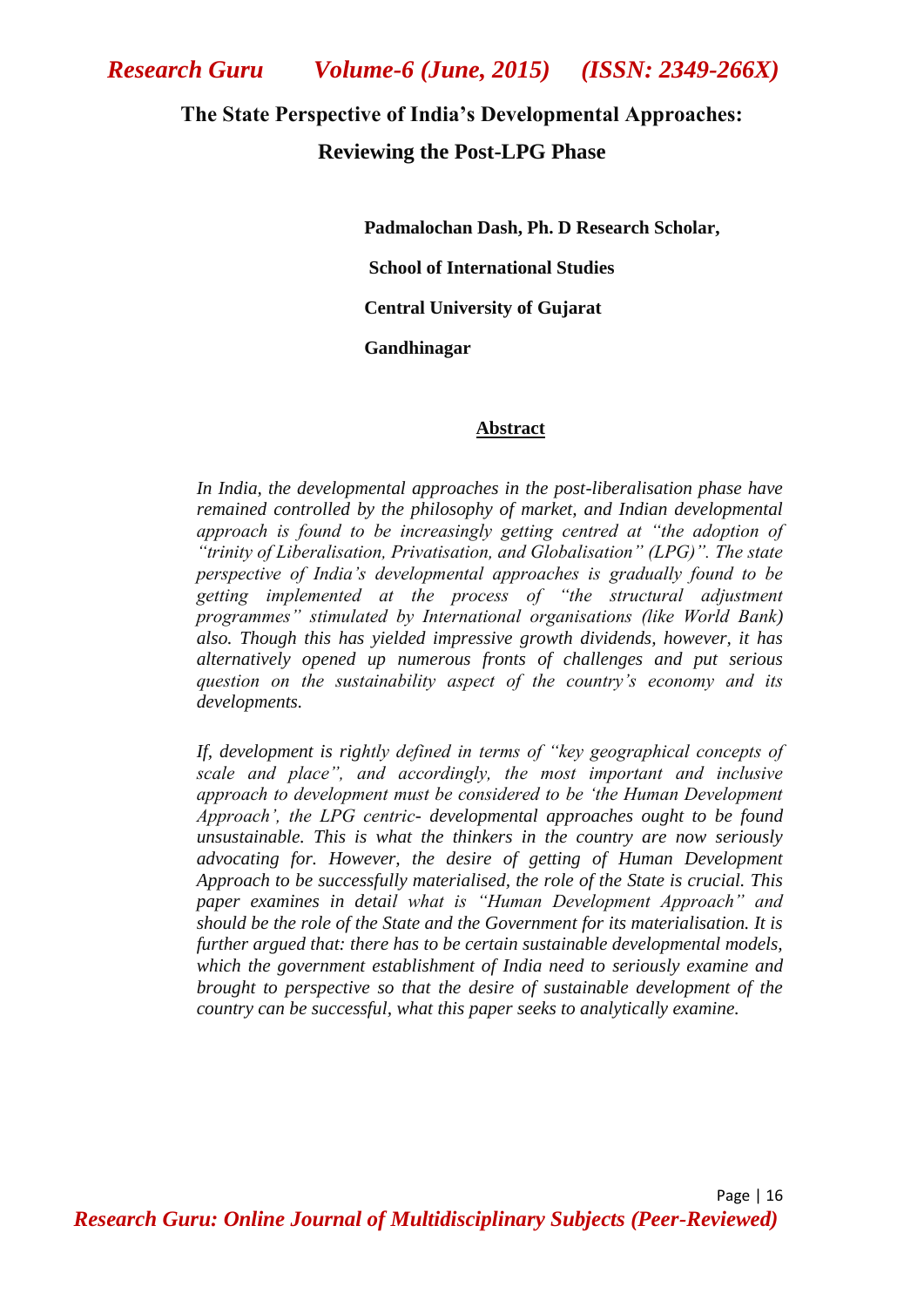# **The State Perspective of India's Developmental Approaches: Reviewing the Post-LPG Phase**

**Padmalochan Dash<sup>1</sup>**

Page | 17

#### **1. Introduction**

Webster defines development as causing something to unfold, to grow, to change for the better, to be realized<sup>2</sup>. It regards a certain entity as being endowed with certain potentials which society should discover and maximize<sup>3</sup>. In terms of defining or noting down various types of development in the context of state perspective, we may note down various issues and aspects of development where the state considers its role to be mandatory. In the context of a welfare state like India, the overall development of the state is considered to the primary task, and this is entrusted upon the democratically elected government as well as the whole governance structure of the country. Therefore, the prime of aim of the country in the *context of development* is the socio-economic development of the people. This is the process of social and economic development in a society. This is measured with certain predefined tangible indicators<sup>4</sup>, and sometimes certain less-intangible indicators are also taken into calculations<sup>5</sup>. However, when changes occur to the prevailing social conditions<sup>6</sup> are inevitable; the socio-economic impacts of such changes also continue to reshapes and redefine the development process in given society.

#### 2. **Developmental approaches**

Developmental approaches can be defined to be various approaches of the *growth and development of various areas and aspects* of socio-economic domain in a country, which can further lead to the overall development of the said country. So far the case

1

<sup>&</sup>lt;sup>1</sup> Ph. D Student, School of International Studies, Central University of Gujarat, Gandhinagar

<sup>2</sup> Internet Source (1) www.merriam-webster.com

<sup>3</sup> Internet Source (2)

<sup>&</sup>lt;sup>4</sup> Indicators such as GDP, life expectancy, literacy and levels of employment

<sup>5</sup> Less-tangible factors are also considered, such as personal dignity, freedom of association, personal safety and freedom from fear of physical harm, and the extent of participation in civil society.

<sup>&</sup>lt;sup>6</sup> For example, new technologies, changes in laws, changes in the physical environment and ecological changes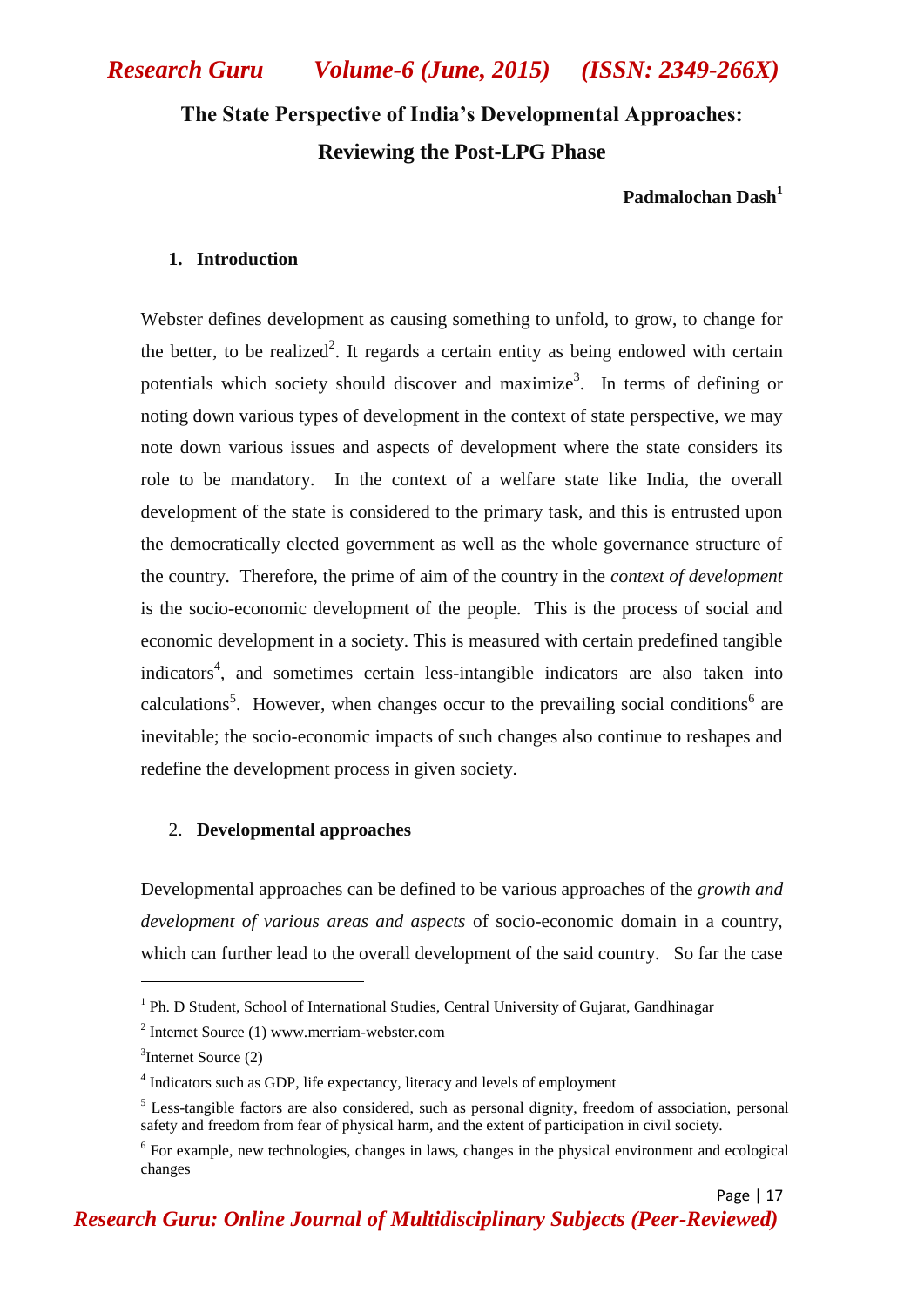of India is concerned, and in the post-independence phase, its approach to development remained mixed with social welfare orientation, and the where the role of the government remain cardinal. However, the developmental approach of the post-liberalisation phase In India has gradually shifted to the condition where it remained controlled by the market philosophy or the approach of market-oriented growth.

Now India"s developmental approach is now found to be much controlled by the globalisation and liberalisation policies. In the Post-Cold world war phase due to collapse of the socialist forces, there has been a renewed faith and increased reliance on the market economy as well as on the private capital and resources. The process of structural adjustment programme stimulated by International organisations like the Word Bank has put all most all developing countries in the purview of economic globalisation, which has brought advantages and disadvantages to the developing countries at the similar instance<sup>7</sup>. While, *globalisation has yielded impressive growth* dividends, including for relatively poor developing countries<sup>8</sup><sup>*9*</sup>, it has alternatively opened up numerous fronts of challenges and the challenges out of rapidly growing inequality across and within nations. While, as result of LPG impact<sup>10</sup>, it has become possible for the open and wide access of markets and technology transfer  $11$  and thus helped in improving productive capacity and living standard<sup>12</sup> in the developing/least developed countries. However, on the other side, this has also become the cause of the increasing level of volatility in the global and national financial markets including unmanageable environmental deteriorations $^{13}$ .

1

*Research Guru: Online Journal of Multidisciplinary Subjects (Peer-Reviewed)*

<sup>7</sup> Balakrishnan: 2004

<sup>8</sup> Kishore, 2002

<sup>&</sup>lt;sup>9</sup> Internet Source (3)

 $10$  The impact out of the policy of Liberalisation, Privatisation, and Globalisation

 $11$  open up and sold by the greater and developed countries

<sup>12</sup> *Internationally, globalisation has yielded impressive growth dividends, including for relatively poor developing countries. The list of "post-1980 globalisers" includes Argentina, Brazil, China, Hungary, Malaysia, Mexico, the Philippines and Thailand which, as a group, experienced an acceleration in average growth from 1.4 per cent per annum in the 1960s, to 2.9 per cent per annum in the 1970s, 3.5 per cent in the 1980s, and 5 per cent in the 1990s (Kishore: 2002).*

<sup>13</sup> Balakrishnan, 2004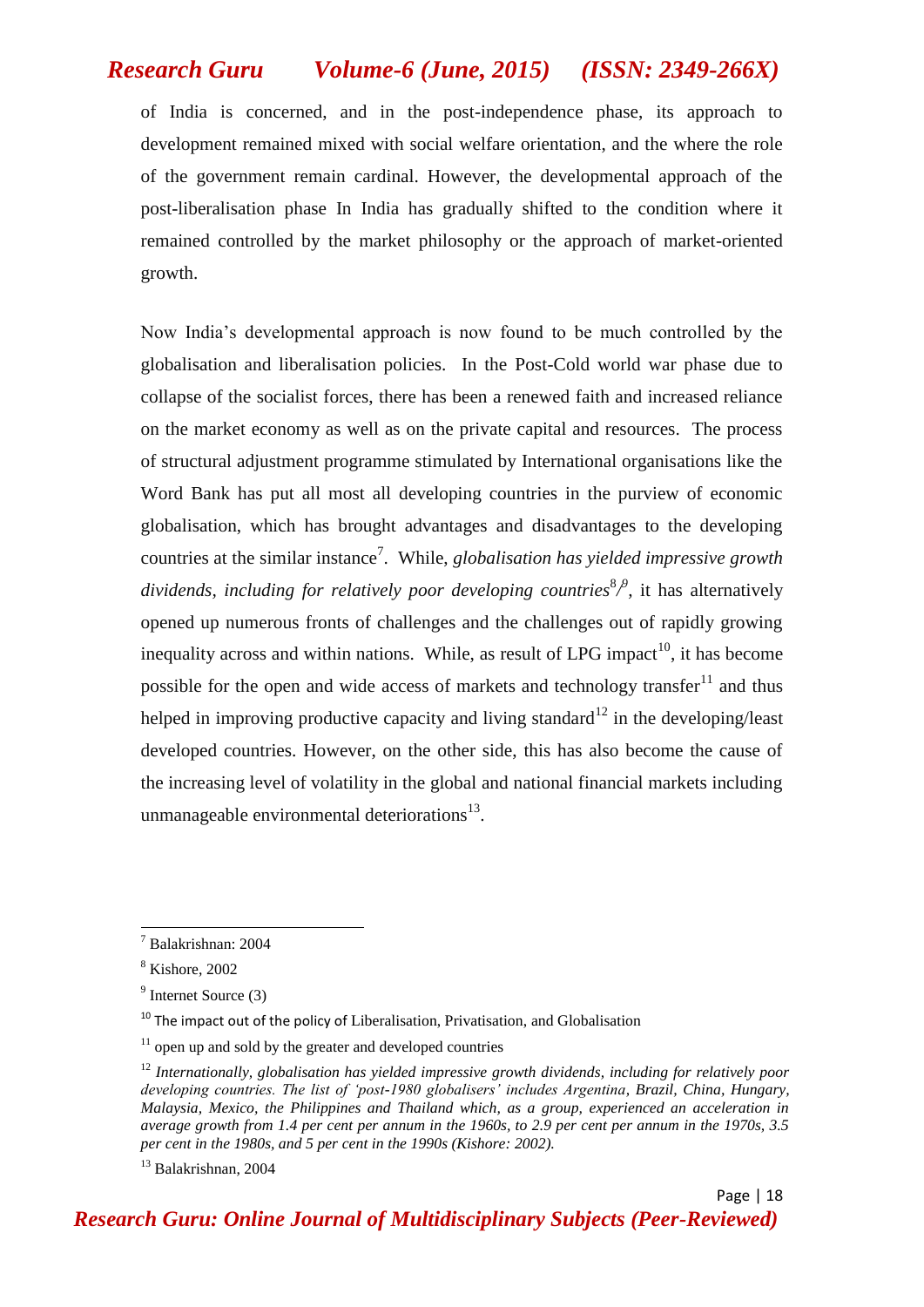*Radical Transformation*: Within this short time span since Independence, Indian *economic regime has experienced two radical transformations*. First, *Indian experiment of a unique experiment in state-led "growth with social justice" within the constitutional framework of parliamentary democracy<sup>14</sup> (from 1950s-80s)* <sup>15</sup> *,* and India"s economic reform based on liberalisation plan (1980s-early phase of 1990s) as a response to the severe domestic economic pressure, which is mainly due to the unexpected 'balance of payments crisis (1990–91)'. Such a policy of economic reform is grounded on the trinity of "Liberalisation, Privatisation, and Globalisation"  $(LPG)<sup>16</sup>$ . Since this period, India has never looked back, rather speeded up this trinity policy and has associated and adjusted itself to globalising forces, policies and institution to a greater extent<sup>17</sup>. However, India, still, in terms of adopting LPG has vowed to follow certain basic premises and parameters in terms of maintaining its national interests and disturbingly achieving its own national developmental goals. While Indian economic growth model was projected to be a state-led growth plus welfare-socio-economic "self-reliant" developmental model; *India"s transition to globalisation has shaken up India"s commitment "self-reliant" developmental model*<sup>18</sup> to a (long-term) capital-intensive, massive public and FDI investment, importsubstitution industrialisation, and 'expanded service sector' model<sup>19</sup>.

*Challenges within and without:* In formulating any developmental approaches India has to care for its constitutionally mandated federalism and it is quite challenging to take 35 States and Union territories into consensus. Secondly, as India steers for increased adoption of LPG, it has to confront and manage a wide range of social, political, ideological and domestic pressures. Thirdly, while India"s Constitutional commitment remains paramount; any short of LPG adoption remains subject to democratic scrutiny, therefore, any shot of drastic revision and modification in LPG process and parameter remains difficult. In India, any given reform is based on

 $\overline{a}$ 

 $14$  Internet source (3)

 $15$  Kishore, 2002

 $16$  Ibid

<sup>&</sup>lt;sup>17</sup> For example: India has been a member of a small club of '24 globalisers' (In: Dollar 2001).

<sup>18</sup> Kishore: 2002

 $19$  Ibid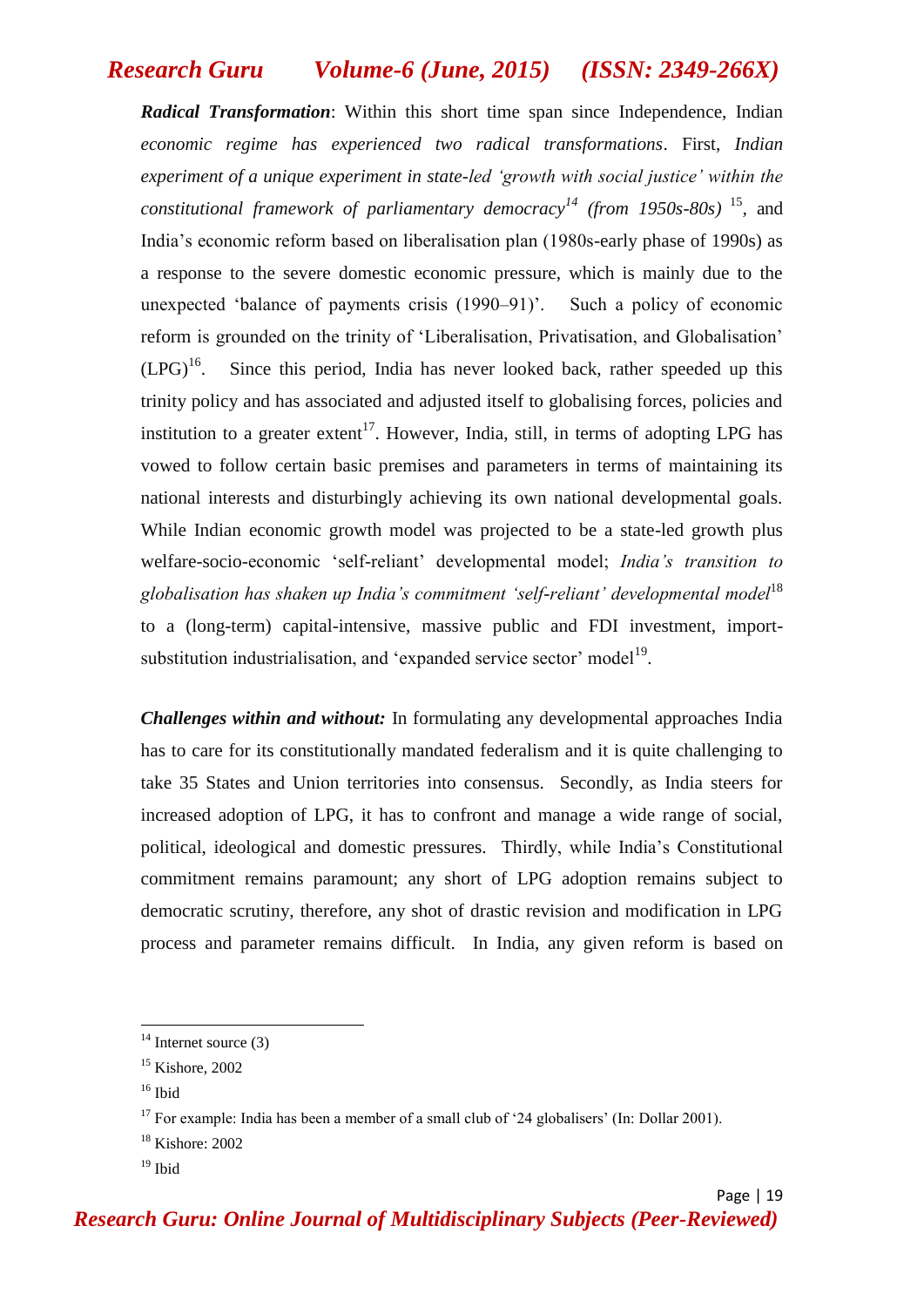popular consensus and subject to highly pluralistic polity; "gradualism" will remain inevitably unavoidable $^{20}$ .

It is for the Indian approach to LPG adoption is irreversible; to maintain its durability, the country has to adopt a pan-Indian development model to which the adoption of LPG will fit, and therefore can enable the country to contain potential adverse shocks, while taking timing policy measures for maximising the benefits<sup>21</sup>. Balancing impressive amount of capital growth, flourishing market towns, long-distance trade routes<sup>22</sup>, including keeping alive small-scale manufacturing enterprises, agriculture, protecting fertile lands at one end, and the socio-cultural values and identity from the force of globalisation shall be further challenging<sup>23</sup>.

While, the fruit of adoption of LPG is not uniform across different areas, state, and *sections of population* within the country, the unequal distribution of benefits and losses within the country<sup>24</sup> will continue to concern the advocates of social justice<sup>25</sup>. In India, balancing the inequality and disparity parameters has been one of major challenge in terms of deciding any developmental strategy. Now it is an apparent fact that, the growth of inequality and disparity parameters out of the impact of LPG adoption has been multifarious. This remains in terms of income, region and urbanrural parameters, even the literacy rate and access to state-provided welfare measures. While, economic and social inequalities are common, inequality in income and wealth, inequality between regions, and inequality between the residents of rural and urban areas<sup>26</sup> has been serious concern. Though, attempts to tackle income inequalities has been undertaken since independence days with numbers of egalitarian

**<sup>.</sup>**  $20$  Ibid

 $21$  Ibid

 $22$  Internet source (3)

<sup>23</sup> Kishore: 2002

 $^{24}$  Khor 2000

 $25$  Bardhan 2001

 $26$  Internet Source (3)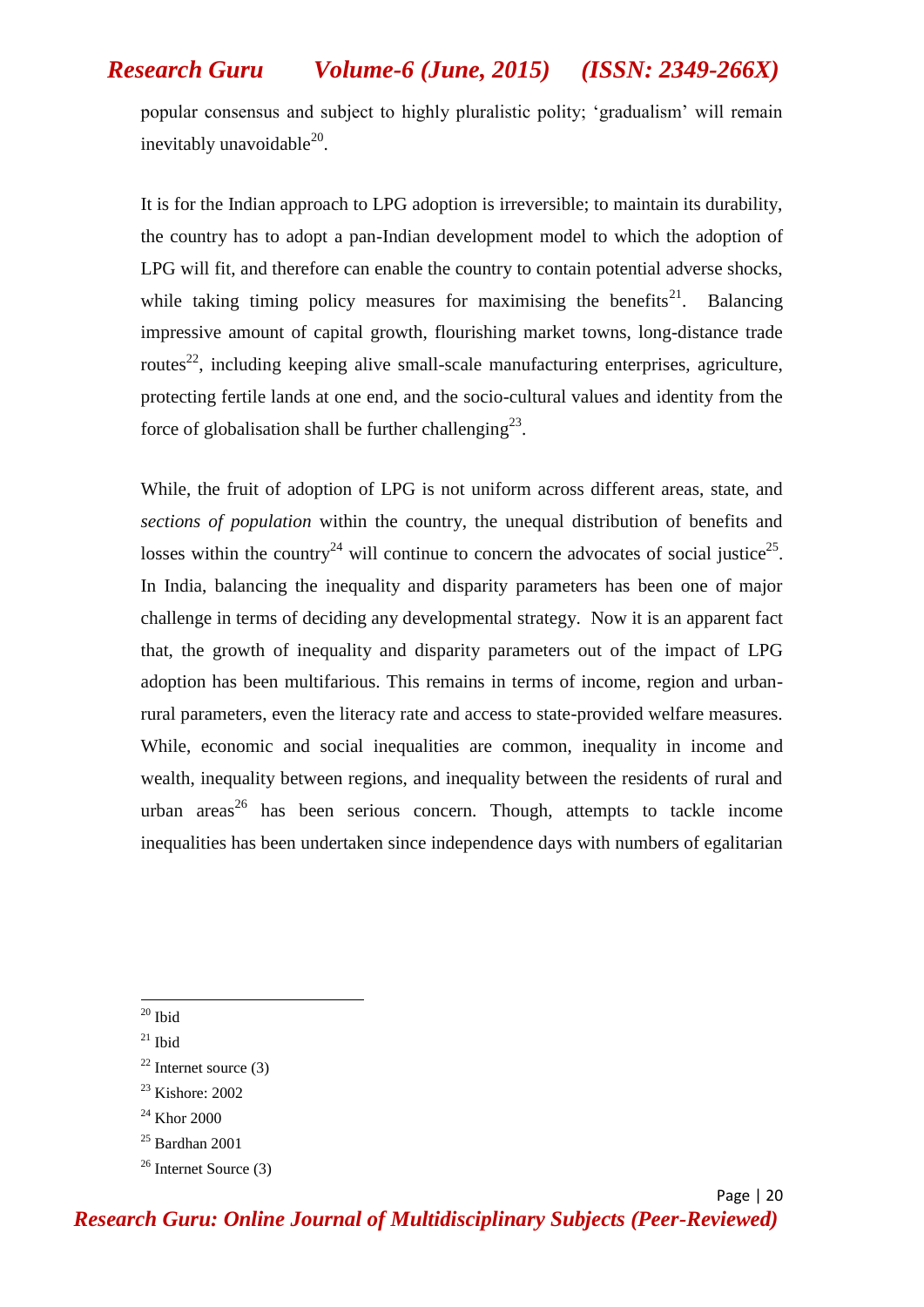policies for minimising socio-economic inequality<sup>27</sup> including poverty, these are still remaining pervasive in India<sup>28</sup>.

Taking the above analysis into consideration and the study of various developmental phases, it is found that, in the first of its efforts (during the first decades of the Indian Republic) in reducing regional disparities, India has only succeeded partially through the planning process of acceleration of economic growth. In the second phase, with the increased participation of the private sector, it further aggravated regional disparities<sup>29</sup>, and in the third (on-going) phase of economic reform (since LPG adoption, 1991) the regional disparity has further aggravated (Kurian  $2000^{30}$ . The adoption of LPG has led to the acute emergence geo-economic divide across the country, the pattern of the distribution of FDI among the states, and even sharing of external aid have been unequal 31. This has been resulted with *inter-state differences in per capita income* (PCI) which are highly resulted into differences in other areas esp. difference in the access to basic life necessity<sup>32</sup>.

**.** 

<sup>&</sup>lt;sup>27</sup> Assessment of the impact of globalisation on income inequality, but it is clear that a vast gulf exists between different income earners. The pattern of distribution of income in the segment of the population above the poverty line is much wider than the distribution of income in the segment below. Moreover, the preoccupation with the alleviation of poverty has obscured the massive income inequality amongst people with incomes above the prevailing poverty line. Data pertaining to access to basic services such as water and electricity, healthcare facility still remains high.

 $^{28}$  World Bank data indicate that 44.2 per cent of the population was living below the poverty line (BPL) in 1994–1998 (in: Kishore: 2002).

 $29$  Internet Source (3)

 $30$  In a detailed analysis, Kurian (2000) used data relating to: (i) private investment; (ii) bank branches, deposits and credit; and (iii) trends in infrastructure development, to clearly establish that there are considerable disparities in socio-economic development across the states (Kishore 2002).

<sup>&</sup>lt;sup>31</sup> The data released by the Controller of Aid Accounts in the Ministry of Finance (GOI 2001) show that a very high proportion (between 60 per cent and 75 per cent)

of total external assistance received by India between 1990/91 and 1998/99 was concentrated in only 7 of the 35 states and Union territories. Although these states" shares did decline by almost 15 percentage points over this period (Kishore: 2002).

 $32$  or the desired indicators of development. such as electricity consumption, literacy, health, and other indicators.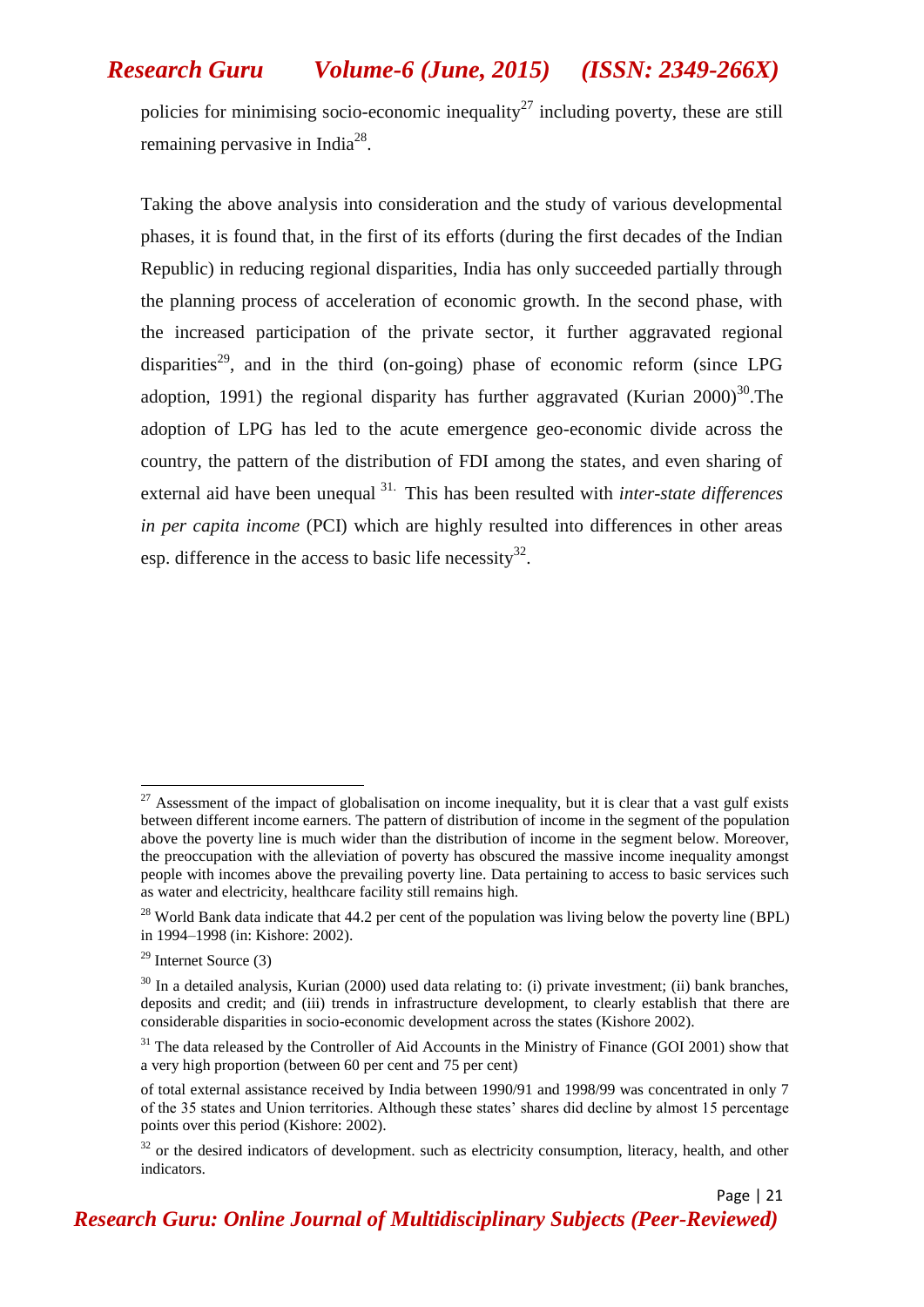#### **3. The Post-LPG-adoption Approaches to Development**

There are approaches to development which are generally defined in terms of *key*  geographical concepts of scale and place<sup>33</sup>. This may include the approaches like:

*the "Trickle Down Approach", "Bottom-up Approach, "the Grass-roots Approach", the Growth Pole Approach", "the Fair Trade Approach, "the Regional Development approach", " the Export -led-growth approach" "the Import substitution approach", "Foreign Direct Investment approach" and many others<sup>34</sup> .* 

Apart from the above, the most important and inclusive approach to development of the Century can be very appropriately said to be "the Human Development Approach". However, before going to focus elaborately on the human development approach perspective, it may be pertinent here to focus on the above approaches very precisely.

While economic growth which is generally considered to be the most important parameter and cardinal of development, the driving force behind economic growth are considered and perceived to be different by the above approaches and their proponents. For example, while the *proponents of the "trickle down approach" argue that richer individuals and larger companies are the driving force behind economic growth because, the wealth created by the more successful parts of the economy and more successful people will naturally trickle down and benefit everyone<sup>35</sup>. For the proponents of the* Bottom-up Approach the economic development of a country lies in the involvement of locals and commons from the grass-roots in the decision making process by directly helping and lifting the said people out of poverty; the proponents of Growth Pole Approach", emphasise on the development of a core region or otherwise called to be the growth pole, what they feel that *such growth poles will spread their effects in the country as whole*. The proponents of "the Fair Trade Approach" aim to joining consumers in richer countries with producers in poorer countries for creating a fair trading relationship so that the producers are paid a fair price which can help the overall economic growth of poorer country. "the Regional Development Focus Approach", is broader one, which aims of developing

**.** 

 $33$  Internet source (4)

 $34$  [Internet source \(4\)](http://www.slideshare.net/ecumene/approaches-to-development)

 $35$  Internet source (4)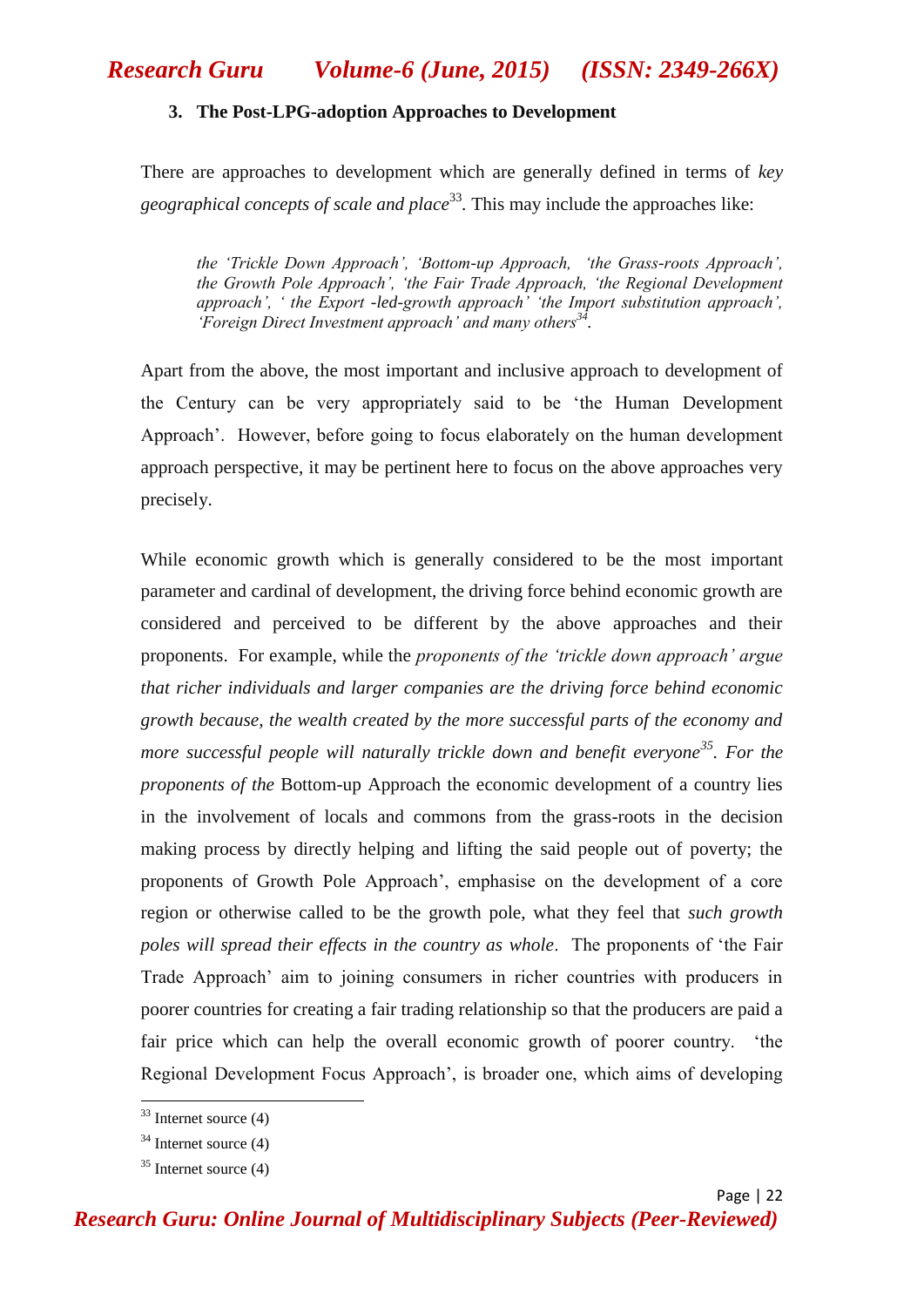the peripheral regions of a particular country with the attempt of reducing the regional disparities and balancing the uneven development in the core and periphery regions with the aim of reducing rural to urban migration.

Similarly, *"The Export-led-growth approach" aims at economic growth through the production and export of products, which the country has a comparative advantage at producing. Here the role of the state in the form of investment, subsidies and protectionist measures are high<sup>36</sup>. "the Import substitution approach" gives emphasis on the domestic production over import of products; the "Foreign Direct Investment approach" encouraged by the World Bank either attract or encourage foreign companies to invest so as to stimulate economic growth in the economy which needs it Policy<sup>37</sup> .*

*Examining the above Approaches:* If we look at above mentioned approaches of economic growth and development what we find that: India has taken up a mixture of all most all of these approaches, and different stakeholders of development have taken different of the above approaches seriously into consideration and given fillip to them at different phases of times and different parts of the country. But, "to what extent the above approaches have been sustainable and inclusive are necessary" to be examined, and whether "the above approaches can go parallel in complementarity", and whether "the above approaches are either helpful or contrary to the achievement of the "human developmental approaches" and its goal" are the necessary subjects of examination here.

The much prevailing understanding that the economic-centric developmental approaches can be the core of social and national development has been found to be refuted on the high ground of argument that, such an approach minus the overall human development programme the whole idea of economic development is futile and unsustainable. Such an approach without taking overall human development concern seems to be not more than mere *Structural Adjustment Programmes*<sup>38</sup> at apparent human costs. The prevailing argument that "the growth of market forces and economic centric development will spread overall economic benefits" and therefore end poverty is gradually found to be unsupported, when it is found in the cases where

**.** 

 $36$  Internet source (4)

 $37$  Internet source (4)

<sup>38</sup> Origins of the Human Development Approach, http://hdr.undp.org/en/humandev/origins/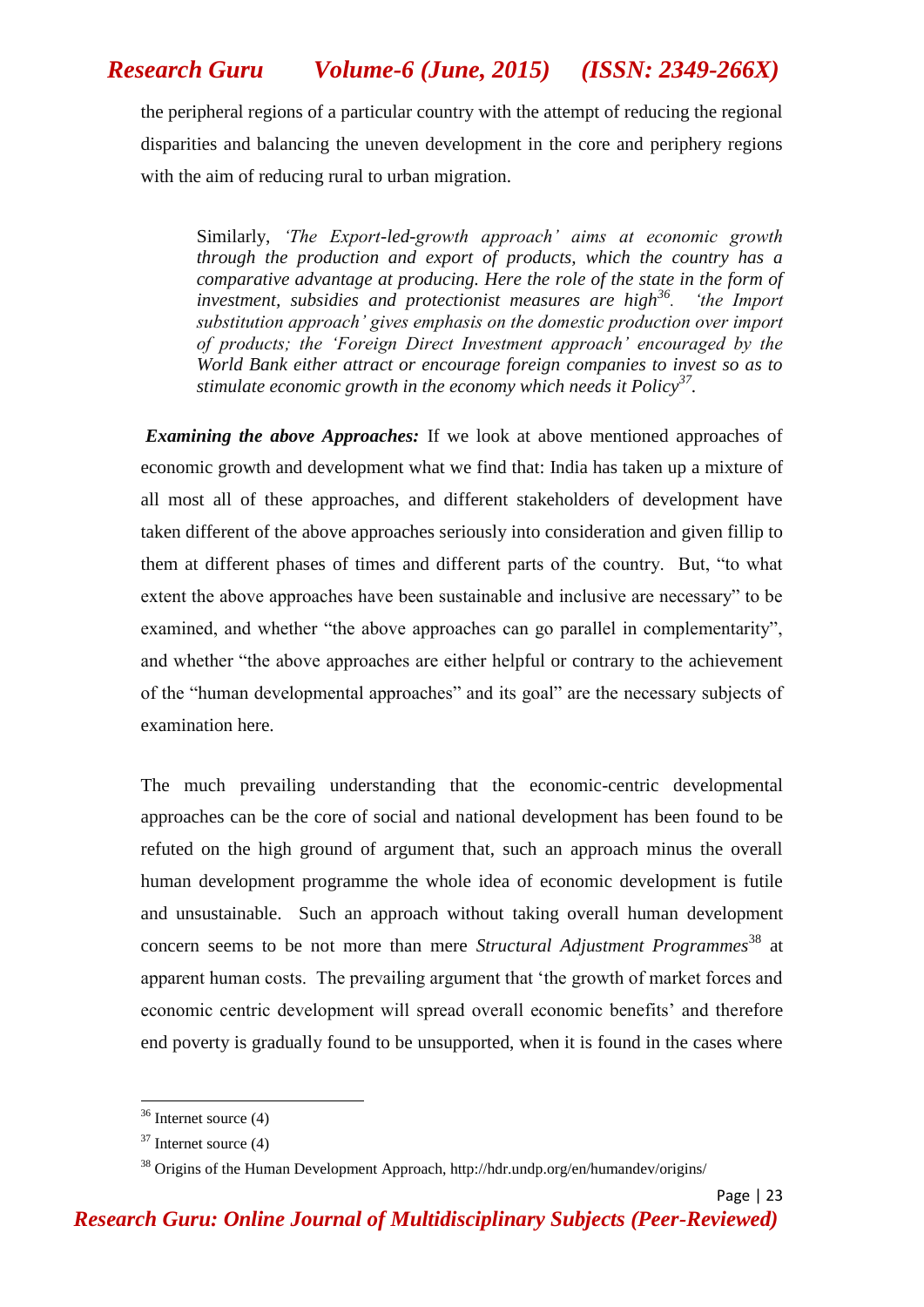in spite of strong and consistent economic growth Social ills<sup>39</sup> were still spreading at one end, while, the wave of democratization and the demand for the people-centred models of development are gradually getting momentum at the other<sup>40</sup>. The criticism and refutation of the above prevailing developmental approaches which are only centred on mere economic development found to be weak, and alternatively it was gradually re-recognised that there must be *a close link between national economic growth and the expansion of individual human choices*<sup>41</sup>/<sup>42</sup>. However, this seems to be impossible when the developmental approaches remain centred at the State or larger private interests other than the individual human interests and values. Such a renewed desire<sup>43</sup> led to the formulation of the *human development paradigm*<sup>44</sup> based on the need for an alternative development model $45$ .

#### **4. Why Human Development Approach?**

According to the Nobel Laureate Prof. Amartya Sen "Human development approach has to be concerned with the basic development ideas<sup>46</sup>, and these basic development ideas are to be: *the advancement and the richness of human life, rather than the richness of the economy in which human beings live, which is only a part of it<sup>47</sup>*. In fact, the work Amartya Sen including many others has given the conceptual foundation human development approach<sup>48</sup>. The HDA is a broader and seems to be most suitable alternative approach aimed at *enlarging people"s choices and* 

1

 $39$  Like: crime, weakening of social fabric, HIV/AIDS, pollution, etc.

<sup>40</sup> Origins of the Human Development Approach

 $41$  ibid

<sup>42</sup> Salih: 2011

<sup>&</sup>lt;sup>43</sup> This is stated to renewed desire because, *many of its key principles can be found in the writings of scholars and philosophers from past eras and across many societies* (In: Origins of the Human Development Approach).

 $44$  Dr. Mahbub ul Haq, the Pakistani economist who played a key role in formulating the human development paradigm based on his recognition of the need for an alternative development model (In: Origins of the Human Development Approach)

<sup>&</sup>lt;sup>45</sup> Origins of the Human Development Approach

<sup>46</sup> Prof. Amartya Sen , Professor of Economics, Harvard University, Nobel Laureate in Economics, 1998, (in: Origins of the Human Development Approach)

<sup>&</sup>lt;sup>47</sup> Prof. Amartya Sen, Professor of Economics, Harvard University, Nobel Laureate in Economics, 1998 (in: Origins of the Human Development Approach)

 $48$  ibid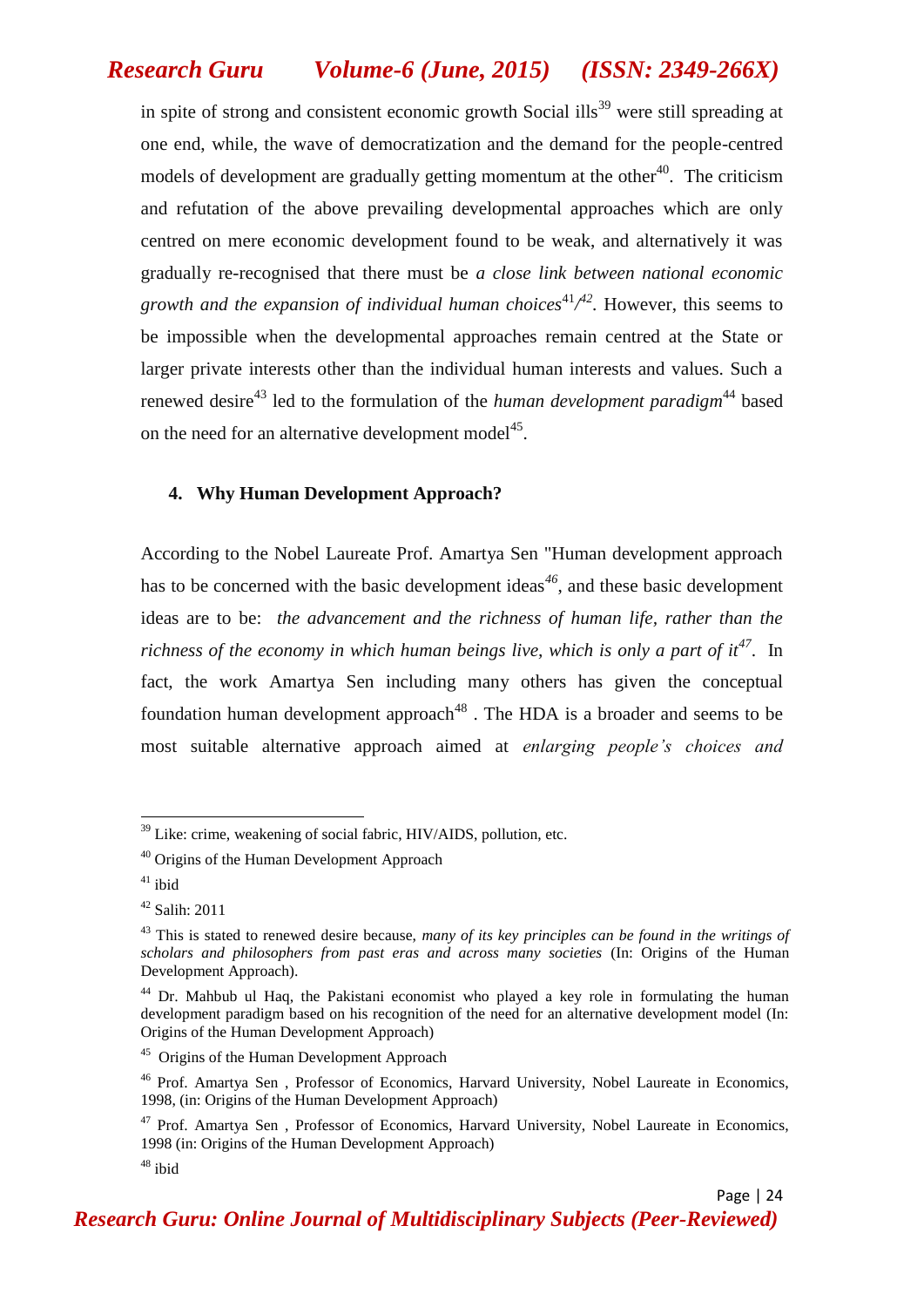*enhancing human capabilities<sup>49</sup> .* However, there cannot be specific definitions to explain HDA because, *this as an approach is always been flexible and open-ended,*  because, *there can be as many human development dimensions as there are ways of enlarging people's choices*<sup>50</sup><sup>51</sup>. Further, the priorities and parameters of it will can evolve and exchange over time and space. Nevertheless, there are some of key concerns like social progress<sup>52</sup>, economic growth<sup>53</sup>, the desire for bringing efficiency and equity<sup>54</sup>, participation-involvement-empowerment of commons<sup>55</sup>, sustainability<sup>56</sup> and the materialisation human security goals<sup>57</sup>, which will always remain central to the HDA implementation<sup>58</sup>. At the practical sphere, the published work of Global Human Development Reports under the auspice of the UNDP is considered to be the applied and systematic study the HDA at a global level<sup>59</sup>.

*Developmental Models:* Developmental models can be termed as *the common as well as specific aspects and aspiration of development* taken into exercise while deciding for or making of any shot of socio-economic models for development. These include one after other like: forecasting economic activity, and proposing economic policy to modify future economic activity, further, presenting consistent arguments to

1

 $49$  This includes: the range of things people can be and do, and further enabling them to: live a long and healthy life, have access to knowledge and a decent standard of living, and participate in the life of their community and decisions affecting their lives, (In: Origins of the Human Development Approach).

<sup>&</sup>lt;sup>50</sup> Origins of the Human Development Approach

 $51$  Internet source (5)

 $52$  Social progress: greater access to knowledge, better nutrition and health services.

 $53$  Economics – the importance of economic growth as a means to reduce inequality and improve levels of human development, (in: Origins of the Human Development Approach).

<sup>&</sup>lt;sup>54</sup> Efficiency- in terms of resource use and availability; human development is pro-growth and productivity as long as such growth directly benefits the poor, women and other marginalized groups; and Equity - in terms of economic growth and other human development parameters (In: Origins of the Human Development Approach).

<sup>&</sup>lt;sup>55</sup> Participation and freedom - particularly empowerment, democratic governance, gender equality, civil and political rights, and cultural liberty, particularly for marginalized groups defined by urban-rural, sex, age, religion, ethnicity, physical/mental parameters, etc. (In: Origins of the Human Development Approach).

<sup>56</sup> Sustainability - for future generations in ecological, economic and social terms (in: Origins of the Human Development Approach).

 $57$  Human security - security in daily life against such chronic threats as hunger and abrupt disruptions including joblessness, famine, conflict, etc. (In: Origins of the Human Development Approach).

<sup>58</sup> Origins of the Human Development Approach

 $59$  ibid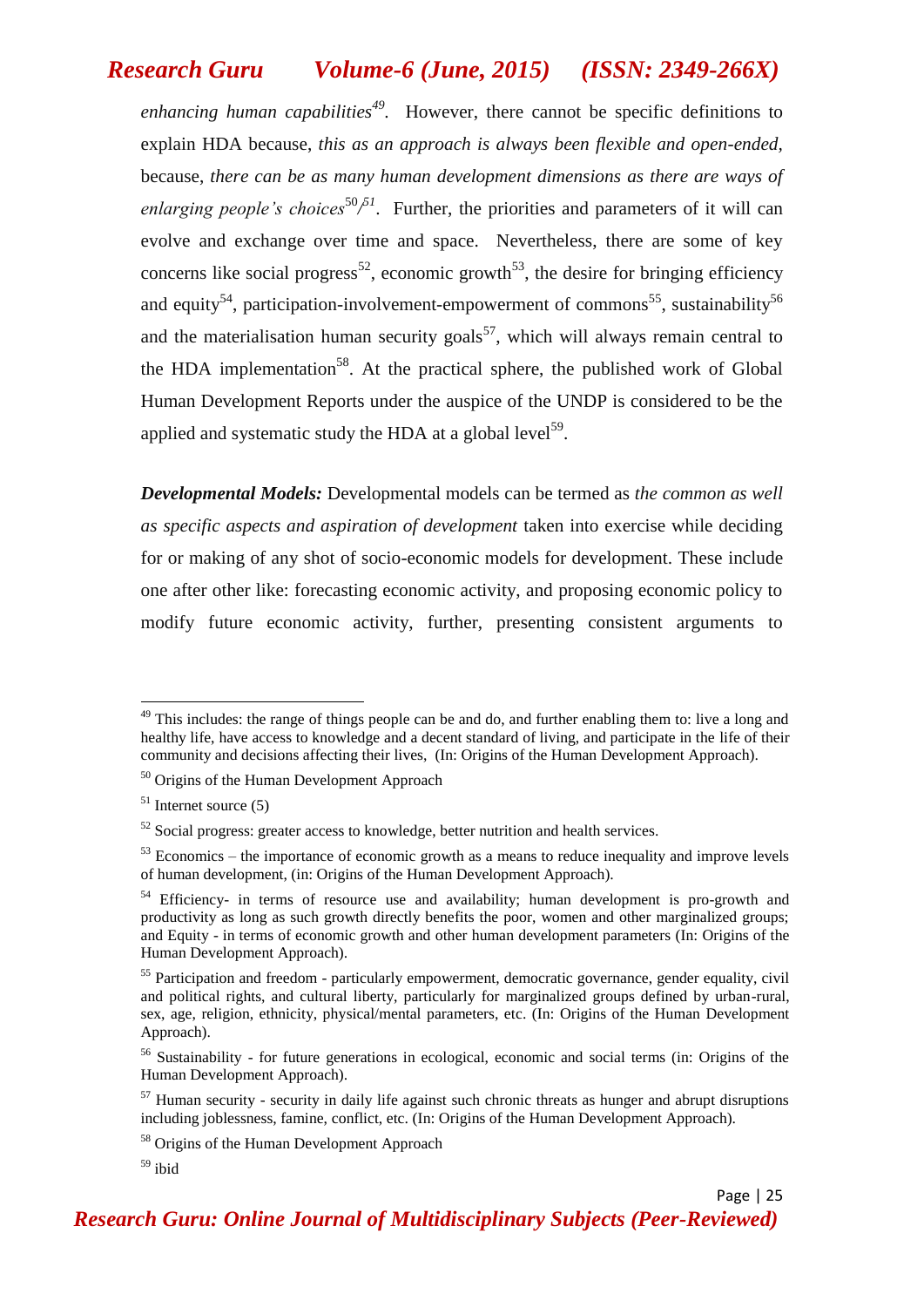substantiate such policy at the national level, and accordingly making of future strategy<sup>60</sup>.

#### *What can be the ideal "Sustainable Developmental Model" for India? And what are the approaches should be taken for making of this model?*

In the study of development, various parameters are taken into consideration while deciding the models of growth and development. These are like: GDP, national income, capital, investment, productivity, tax revenue, infrastructure and public goods etc. these are traditionally considered to be the determinants of economic developments. However, these are now considered to be narrow parameters and the contemporary developmental models seek to also include the human welfare determinants such as life expectancy, literacy rates, child mortality rates, distribution of income at one end, and how much and in what why spending on public goods like education, health care<sup>61</sup> has been done and what result has been drawn from this in terms of the improvements in standard of living of the commons at the other end; and this in totality now re-recognised to be correlated directly with improvements in development factors<sup>62</sup>.

Further, as per the World Bank"s understanding: the sustainable development parameters or focus areas of concern have to cover up many complex social challenges without addressing which the desire for sustainable approach will remain unfulfilled. Most of such important parameters are: Community Driven Development (CDD) initiatives, management of various internal conflicts, addressing gender issues<sup>63</sup>, implementation of key social development safeguard policies<sup>64</sup>, managing demographic pressures and issues<sup>65</sup> most importantly esp. high levels of

**.** 

 $60$  Internet Source  $(6)$ 

 $61$  Internet Source (7)

 $62$  Internet Source (7)

 $63$  Overview of the progress with respect to Gender issues for example gender mainstreaming

 $64$  the implementation of key social development safeguard policies are for example are Involuntary Resettlement issues and Indigenous Peoples rights

 $65$  esp. the problems like high levels of unemployment pressures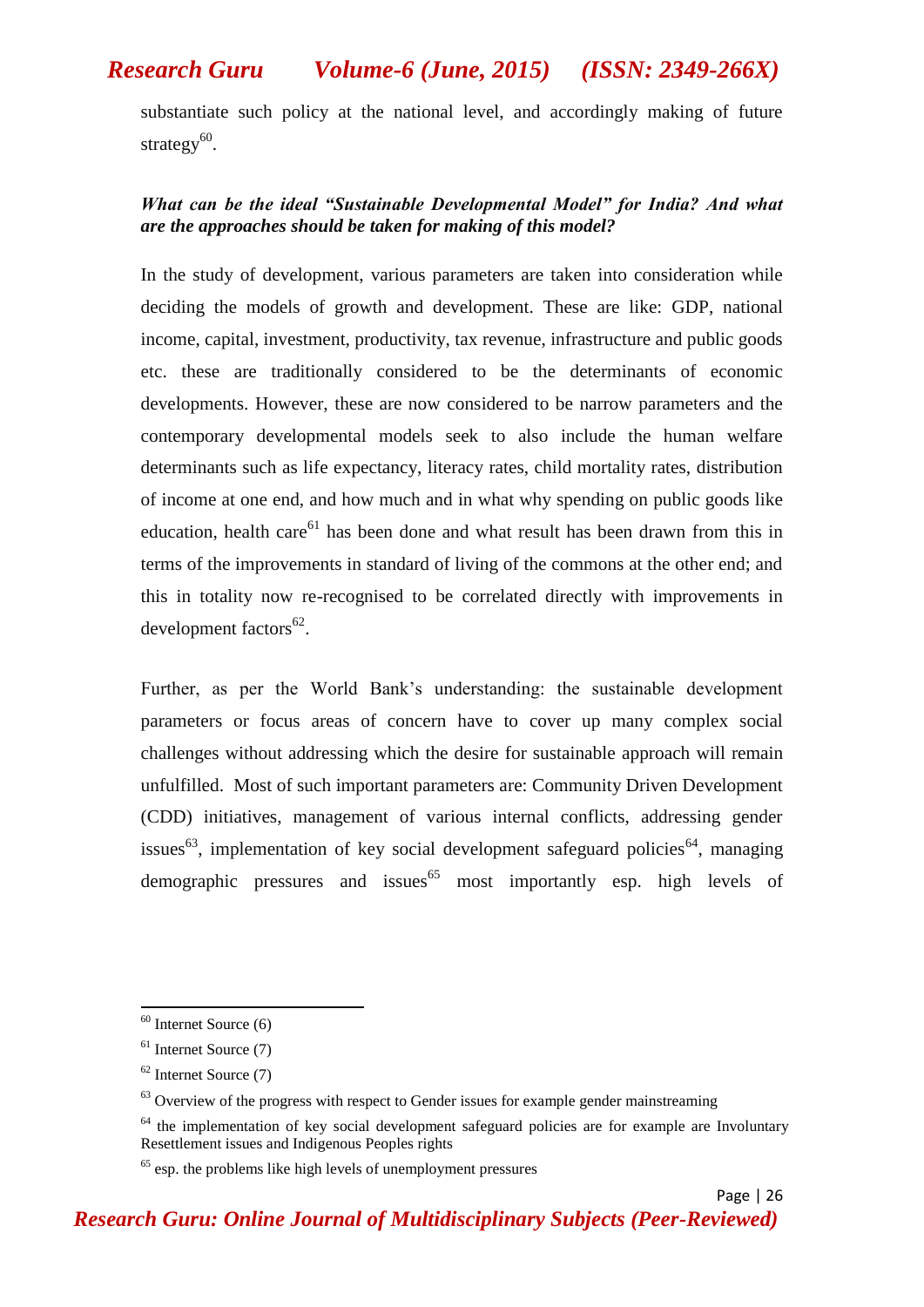unemployment and bringing Good Governance that is at pace with the rapid changing socio-economic growth and changes<sup>66</sup>.

*Do parameters adopted in the NHDR (2001) fit to the sustainable human developmental desire?:* It is important now to examine the parameters adopted in the NHDR (2001) fit to the right time expectation for a sustainable developmental approaches based model. It is now bring into analysis that The National Human Development Report  $2001^{67}$  has taken so called new parameters/variables into considerations as development indicator for socio-economic development analysis. These are: (i) *Per capita expenditure*, (ii) *Poverty,* (iii) *Safe water*, (iv) *Pucca house*, (v) *Literacy*, (vi) *Formal education*, (vii) *Life expectancy*, and (viii) *Infant mortality ratio*<sup>68</sup>. But, "whether even cent per cent ensuring of these indicators can lead to sustainable human development?" is the question to be answered for.

#### **5. Conclusion**

The objective of this paper has not been to blame the globalisation and its impact, rather how India has over time shaped/reshaped and done its developmental policy adjustment toward managing or converting the challenges of globalisation into advantages, managing the impact of LPG, mitigating impact hazards, while taking fruits and benefit of LPG for its own. With its neo-adopted model of development, will India be able to achieve its objectives for national development like: ideals of distributive justice, balanced regional growth and empowerment of weaker sections and emancipation from poverty? Because, globalization has been with the country for centuries, and it is best part of India to take globalization into its advantages and do take best effort toward utilising its fruits for its own development before it starts manifesting its receding impact. Globalisation no doubt has come up with many ills,

**.** 

 $66$ Internet source (9)

 $67$  The National Human Development Report (2001) released by the Planning Commission.

<sup>68</sup> Internet Source (3)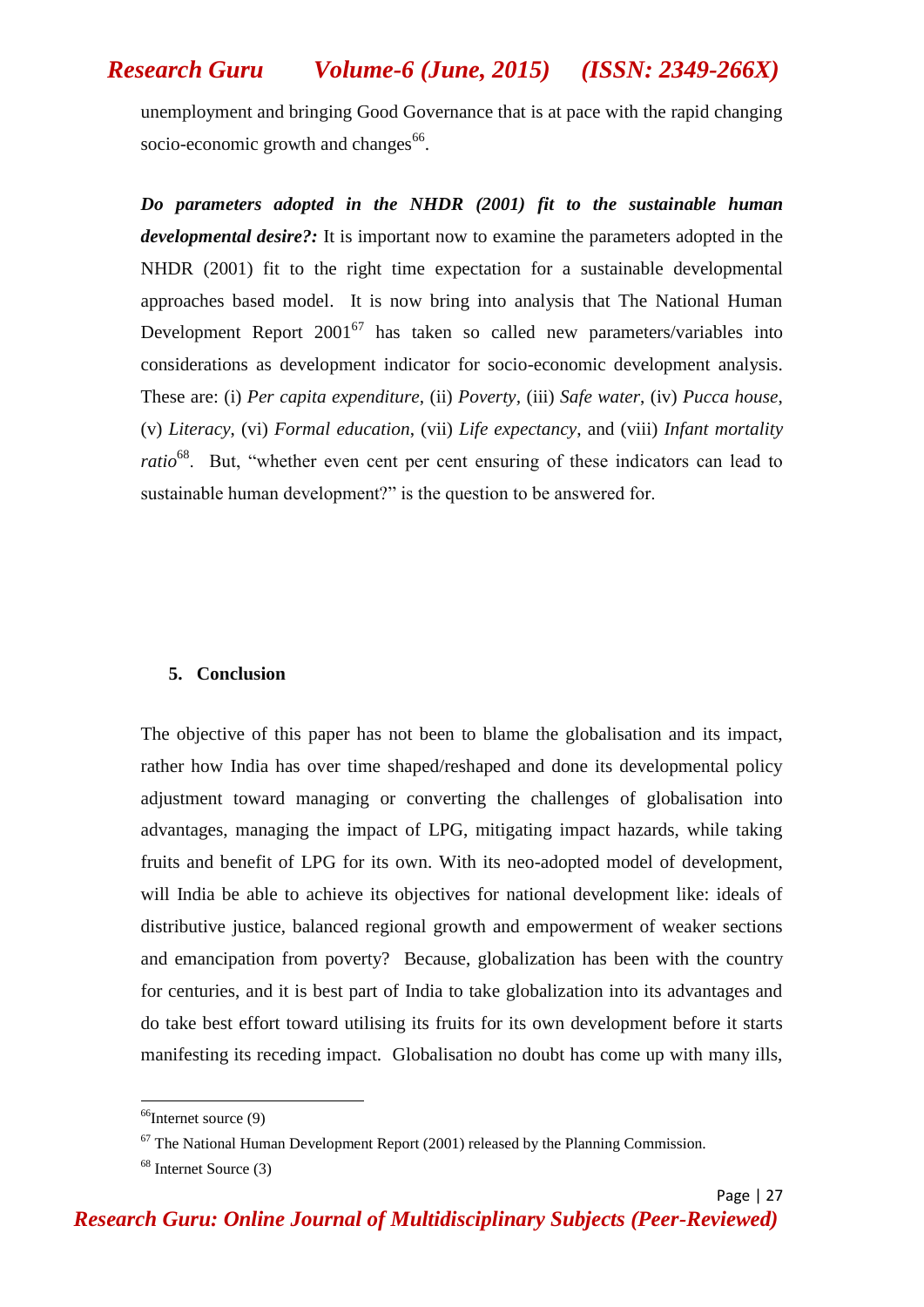but at the similar instance, it has come up with opportunities in the best interest of India, which India needs as much as harness to its interest possible, it has also given the best opportunities of heightened human welfare which India must also tap to its benefit. It must be remembered that: in a democratic and welfare country like India, "the objective of any programme of socio-economic development has to create continuous access to the beneficiaries<sup>"69</sup> that is the common citizen while ensuring the best avoidance of any types of conflicts and skirmishes.

**.** 

 $69$  Internet source  $(10)$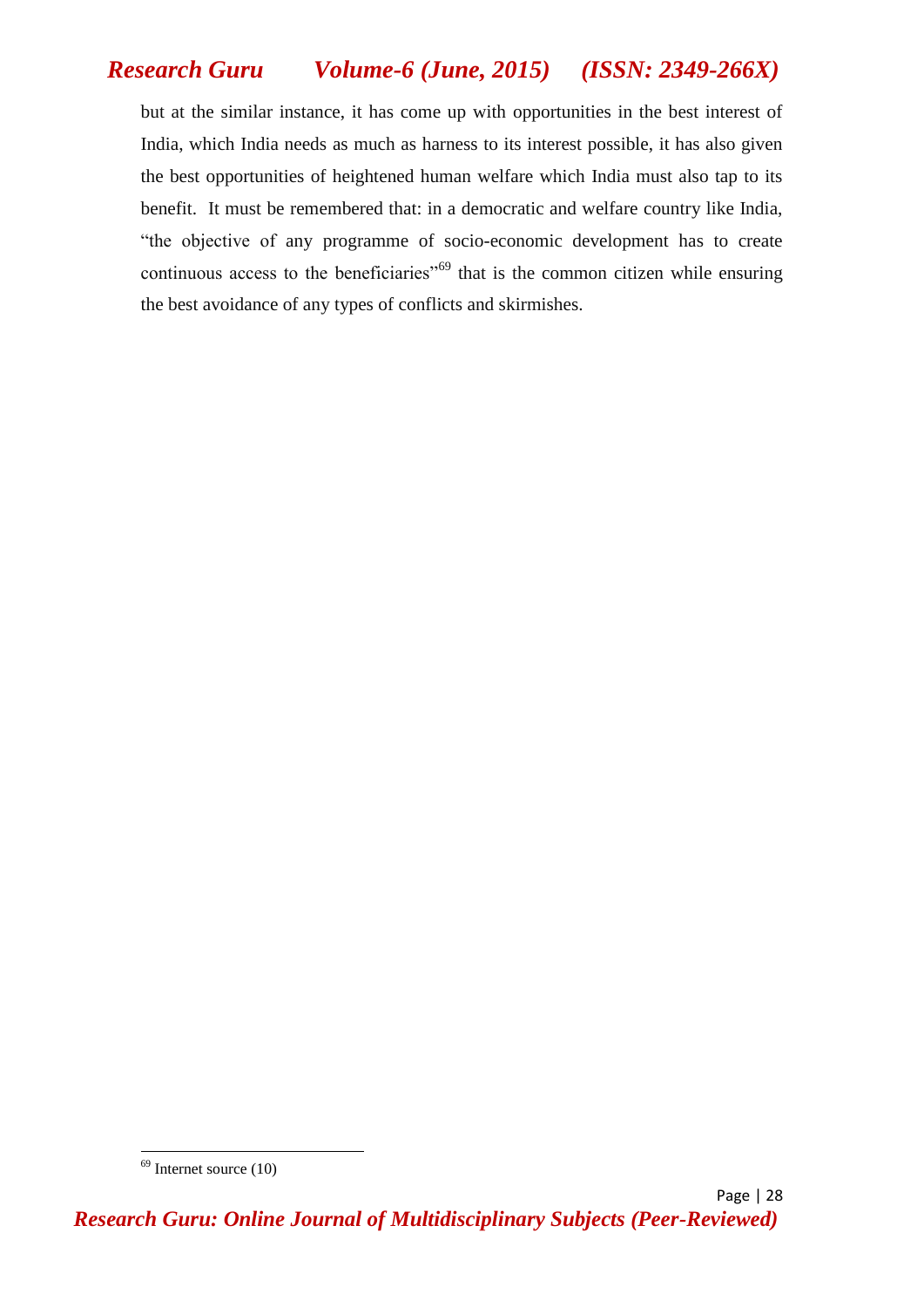### **REFERENCES:**

- Approaches to Development, Web source: <http://www.slideshare.net/ecumene/approaches-to-development>
- Balakrishnan, Chandrasekaran (2004) "Impact of Globalisation on Developing Countries and India". Web source: <http://economics.about.com/od/globalizationtrade/l/aaglobalization.htm>
- \* Bardhan P (2001), 'Social Justice in the Global Economy', Economic and Political Weekly, 36(5/6). In: Kishore, Adarsh (2002), "Towards an Indian Approach to Globalisation", <http://www.rba.gov.au/publications/confs/2002/kishore.pdf>
- Definition of "Development", from: Merriam Webster"s Dictionary. Web source:<br>[http://www.merriam](http://www.merriam-webster.com/dictionary/development?show=0&t=1383834601)[webster.com/dictionary/development?show=0&t=1383834601](http://www.merriam-webster.com/dictionary/development?show=0&t=1383834601)
- Dollar D (2001), Globalization, Inequality, and Poverty since 1980, World Bank, mimeo. In: Adarsh Kishore, Towards an Indian Approach to Globalisation,<http://www.rba.gov.au/publications/confs/2002/kishore.pdf>
- Khor M (2000), "Globalisation and the South: Some Critical Issues", UNCTAD Discussion, Paper No 147. In: Kishore, Adarsh (2002), "Towards an Indian Approach to Globalisation", <http://www.rba.gov.au/publications/confs/2002/kishore.pdf>
- \* Kishore, Adarsh (2002), "Towards an Indian Approach to Globalisation", <http://www.rba.gov.au/publications/confs/2002/kishore.pdf>
- *Origins of the Human Development Approach*. Web source: <http://hdr.undp.org/en/humandev/origins/>
- Salih , Siddig Abdulmageed (2011), "Comprehensive Human Development : Realities and Aspirations", Islamic Economic Studies 2011 , Vol. 19 , No. 2, 2011.
- Social Development in East Asia and Pacific, World Bank, Web Source: [http://web.worldbank.org/WBSITE/EXTERNAL/COUNTRIES/EASTASIAP](http://web.worldbank.org/WBSITE/EXTERNAL/COUNTRIES/EASTASIAPACIFICEXT/EXTEAPREGTOPSOCDEV/0,,contentMDK:20317510~menuPK:502969~pagePK:34004173~piPK:34003707~theSitePK:502940,00.html) [ACIFICEXT/EXTEAPREGTOPSOCDEV/0,,contentMDK:20317510~menuP](http://web.worldbank.org/WBSITE/EXTERNAL/COUNTRIES/EASTASIAPACIFICEXT/EXTEAPREGTOPSOCDEV/0,,contentMDK:20317510~menuPK:502969~pagePK:34004173~piPK:34003707~theSitePK:502940,00.html) [K:502969~pagePK:34004173~piPK:34003707~theSitePK:502940,00.html](http://web.worldbank.org/WBSITE/EXTERNAL/COUNTRIES/EASTASIAPACIFICEXT/EXTEAPREGTOPSOCDEV/0,,contentMDK:20317510~menuPK:502969~pagePK:34004173~piPK:34003707~theSitePK:502940,00.html)
- The National Human Development Report (2001) released by the Planning Commission
- Welker, Jason (2012), "Model of Economic Growth and Development". Web source: [http://welkerswikinomics.com/blog/2012/01/30/models-for-economic](http://welkerswikinomics.com/blog/2012/01/30/models-for-economic-growth-ib-economics/)[growth-ib-economics/](http://welkerswikinomics.com/blog/2012/01/30/models-for-economic-growth-ib-economics/)